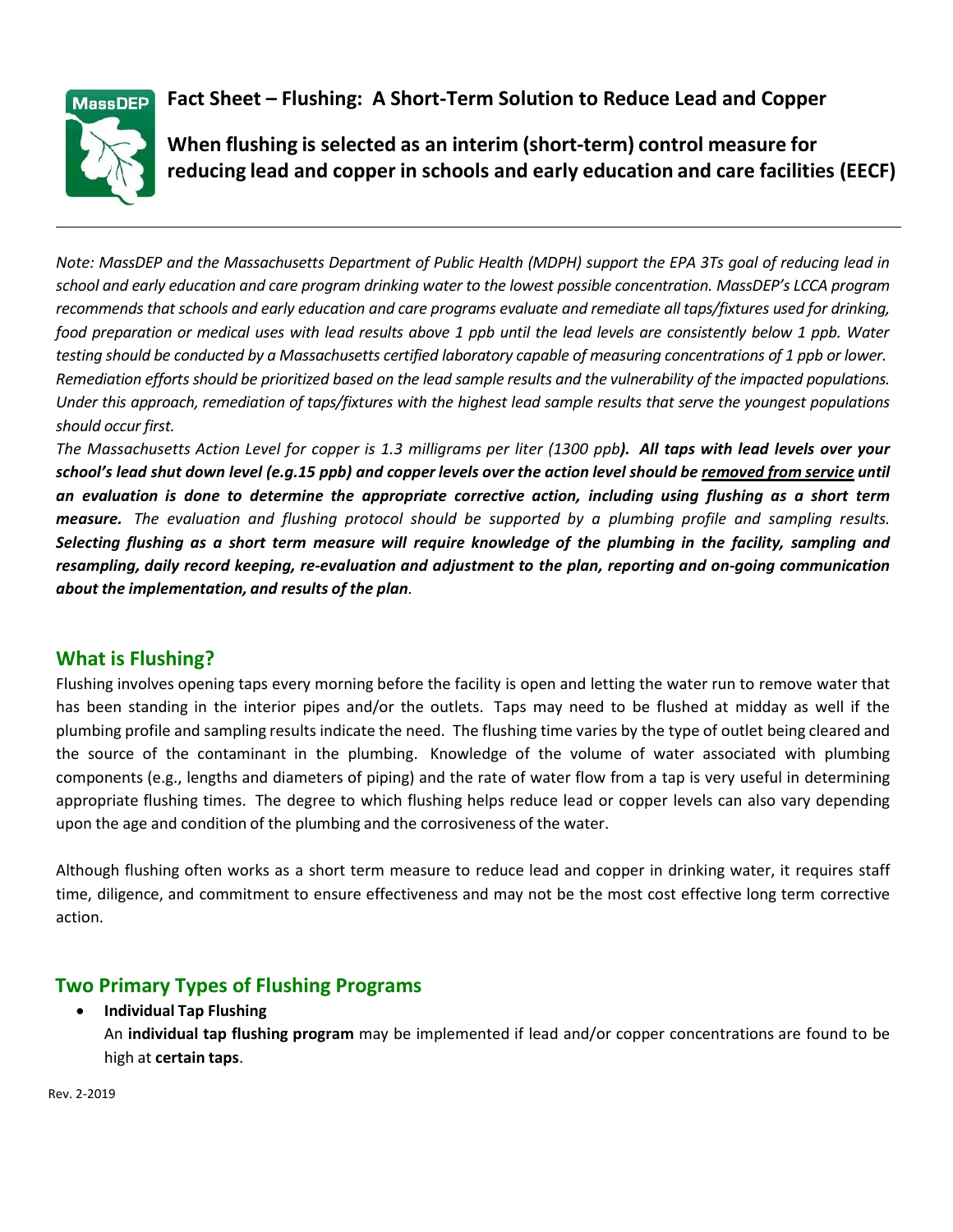This procedure is to be followed each day the school /EECF is in session. During periods of normal use:

- Flush individual taps that have been tested and found to have high lead and/or copper levels.
- Run each tap in the morning before children arrive for 2 to 3 minutes.
- Run each tap at noon for 2 to 3 minutes if the evaluation determines midday flushing is needed<sup>1</sup>. After long weekends or breaks (vacations, etc.):
	- $\circ$  Run each tap for ten to fifteen minutes before children enter school/EECF<sup>2</sup>.
	- o Then return to normal use protocol.

### **Plumbing System Flushing**

l

A **plumbing system flushing program** may be implemented if lead and or copper concentrations are found to be high throughout the entire facility or confined to a certain area of the school/EECF. This procedure is to be followed each day the school/EECF is in session.

- Begin by flushing the tap(s) furthest away from the water source (building service line). The facility plumbing evaluation and sample results should be used to determine the appropriate flushing time but usually at least 10 minutes is sufficient time.
	- $\circ$  TIP: Flushing times vary depending on each individual building/ building layout. In addition if a facility has more than one wing, there may be more than one tap located farthest from the water service line (EPA, 2006). Contact your public water system (PWS), local plumbing inspector, or a licensed plumbing professional to help determine the recommended flushing time for your facility based on the facility's plumbing profile (layout and piping) if you are unsure how long you should flush taps.
- Next flush the tap second furthest away from the water source and continue in this manner until all taps have been flushed. Flush all taps identified by the facility for drinking, cooking, and used by school medical staff (these are called Lead Contamination Control Act - LCCA taps) in the whole building or section.

Refrigerated water fountains/chillers and bottle-less water dispensers would need to run the water for 15 minutes or more to completely flush the units. Bottle-less water dispensers may have multiple reservoirs, and each tap could require separate flushing times (depending on the reservoir).

 Because of the long flushing periods required (waste of water and man hours involved), routine flushing of these units is not considered to be generally practical. It is recommended that these

 $^1$  To determine if a midday flush is needed the facility should both examine the plumbing profile and conduct sampling at midday, at the same locations where flushing took place in the morning. The facility should analyze a first-draw and flushed samples for lead and copper. If the mid-day first draw sample is above the AL and the midday flushed sample is below the AL, then midday flushing is needed. If the midday flushed sample is above the AL, further sampling and analysis is needed to determine the source of the lead or copper.

Rev. 2-2019  $^2$  Shutdowns (stagnant water) over long weekends or breaks may aid in the buildup of lead and/or copper residuals in the fixtures and throughout the plumbing and in the schools and EECFs. Build up may occur farther from the fixtures than normal and flushing of the facility may take more of an effort than under normal use. To prevent or reduce the effect of a shutdown a longer flushing time is recommended the first day back before the facility returns to its regular daily use schedule. The facility plumbing evaluation and sample results should be used to determine the appropriate flushing plan but usually a 10-15 minute flush the first day back is sufficient to flush the system after long weekends or breaks.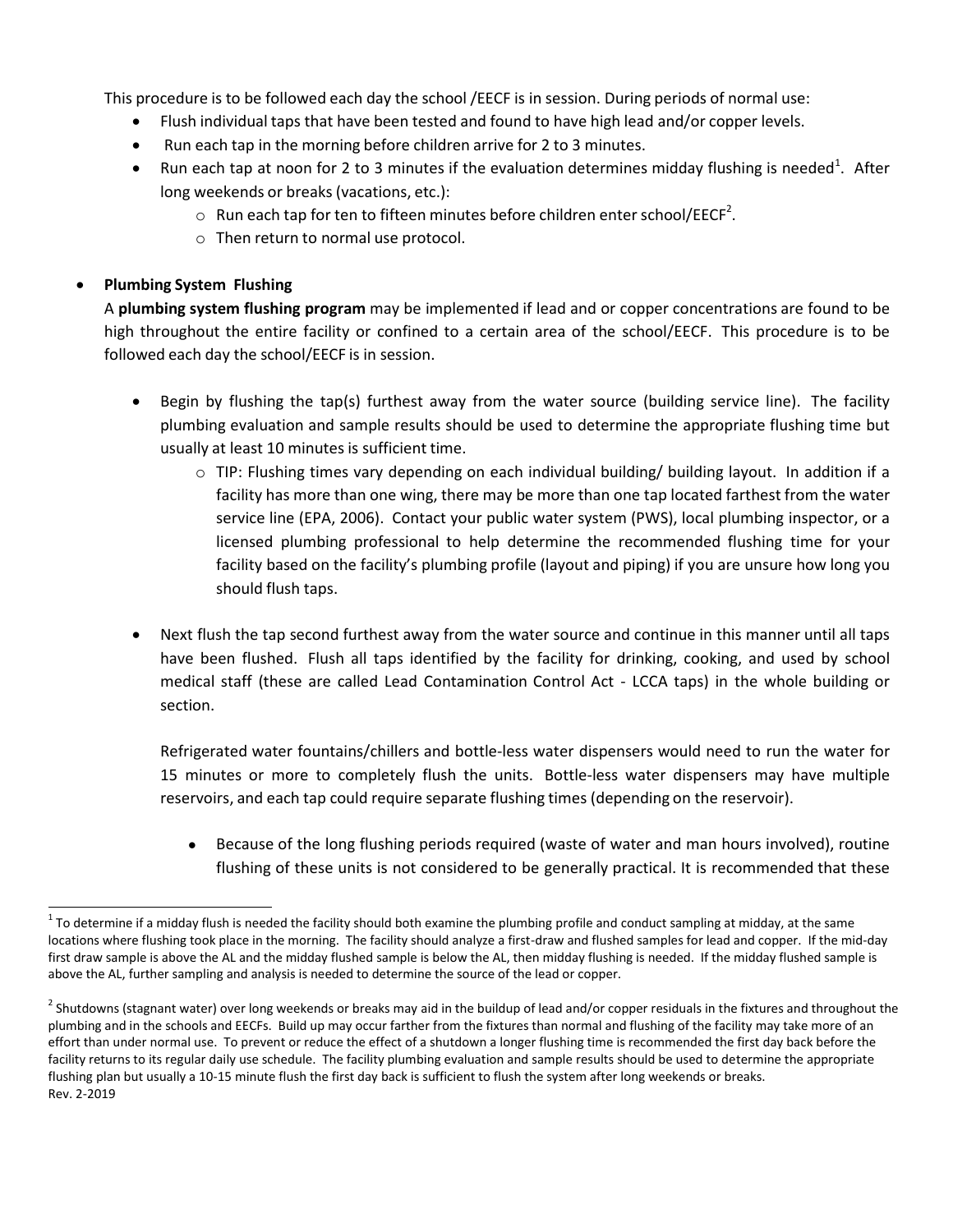units should be replaced with "lead-free" units [\(NSF/ANSI 61 Annex G Rated](https://www.nsf.org/newsroom_pdf/nsf61-372_lead_insert_LWD-1350-0513.pdf)  [https://www.nsf.org/newsroom\\_pdf/nsf61-372\\_lead\\_insert\\_LWD-1350-0513.pdf](https://www.nsf.org/newsroom_pdf/nsf61-372_lead_insert_LWD-1350-0513.pdf) which may be more practical than flushing units with the longer flushing times.

## **Flushing Program Re-Evaluation**

All flushing programs (individual tap and plumbing system flushing) should be re-evaluated every six months. First draw and flushed lead and copper samples should be collected and analyzed.

#### **Flushing Program Sample Results**

- If flushing program sample results are above the MassDEP recommended laboratory detection limit of 1ppb for lead, or above the copper action level, (AL) other corrective action options should be explored.
- If the flushed sample results are below the recommended laboratory detection limit of 1ppb for lead and or below the copper AL, the flushing program can continue.
- If first draw and flushed samples drop below the applicable levels for lead and or copper for two consecutive sixmonth rounds of testing, the flushing program can be evaluated for discontinuation. Evaluation monitoring should be repeated, one more time, in six monthsto ensure the lead and or copper levels do not increase again.
- Schools and EECF are encouraged to refer to [EPA's 3T document](https://www.epa.gov/sites/production/files/2018-09/documents/final_revised_3ts_manual_508.pdf) [\(https://www.epa.gov/sites/production/files/2018-09/documents/final\\_revised\\_3ts\\_manual\\_508.pdf\)](https://www.epa.gov/sites/production/files/2018-09/documents/final_revised_3ts_manual_508.pdf) for more information on sampling results and to contact MassDEP's LCCA program for assistance. See end of document for contact information.

# **Communication Efforts and Results**

School/EECF should include information on their flushing program in their school water quality communication plan.

### **Communicating with a school/EECF co-located in the same facility**

The school/EECF should also notify all other schools/EECF co-located in the same facility whenever flushing is planned as a short term measure to address lead and copper results over the recommended laboratory detection limit of 1 ppb for lead or over the copper action level. Any changes to the flushing plan should also be communicated to allow the other schools/EECF to notify their parents and staff about the flushing program being conducted.

## **Record Keeping and Reporting**

For both an individual tap flushing program and a main pipe flushing program, clear instructions and a daily log must be provided to staff and kept up to date. For an example of a flushing log see [https://www.mass.gov/doc/manual-flushing](https://www.mass.gov/doc/manual-flushing-log-lead-and-copper-remediation)[log-lead-and-copper-remediation](https://www.mass.gov/doc/manual-flushing-log-lead-and-copper-remediation) (PDF) or [https://www.mass.gov/doc/manual-flushing-log-lead-and-copper](https://www.mass.gov/doc/manual-flushing-log-lead-and-copper-remediation-0)[remediation-0](https://www.mass.gov/doc/manual-flushing-log-lead-and-copper-remediation-0) (Word Doc)

Schools/EECF using flushing as a short term corrective measure should report any remedial actions taken through the MassDEP online Lead & Copper Reporting Tool located at: [https://script.google.com/macros/s/AKfycbxP99K-](https://script.google.com/macros/s/AKfycbxP99K-Cd5B3ioE7nswn0peOEndcGrXwVk6zJcS5iHxzGO55B1k/exec)

Rev. 2-2019